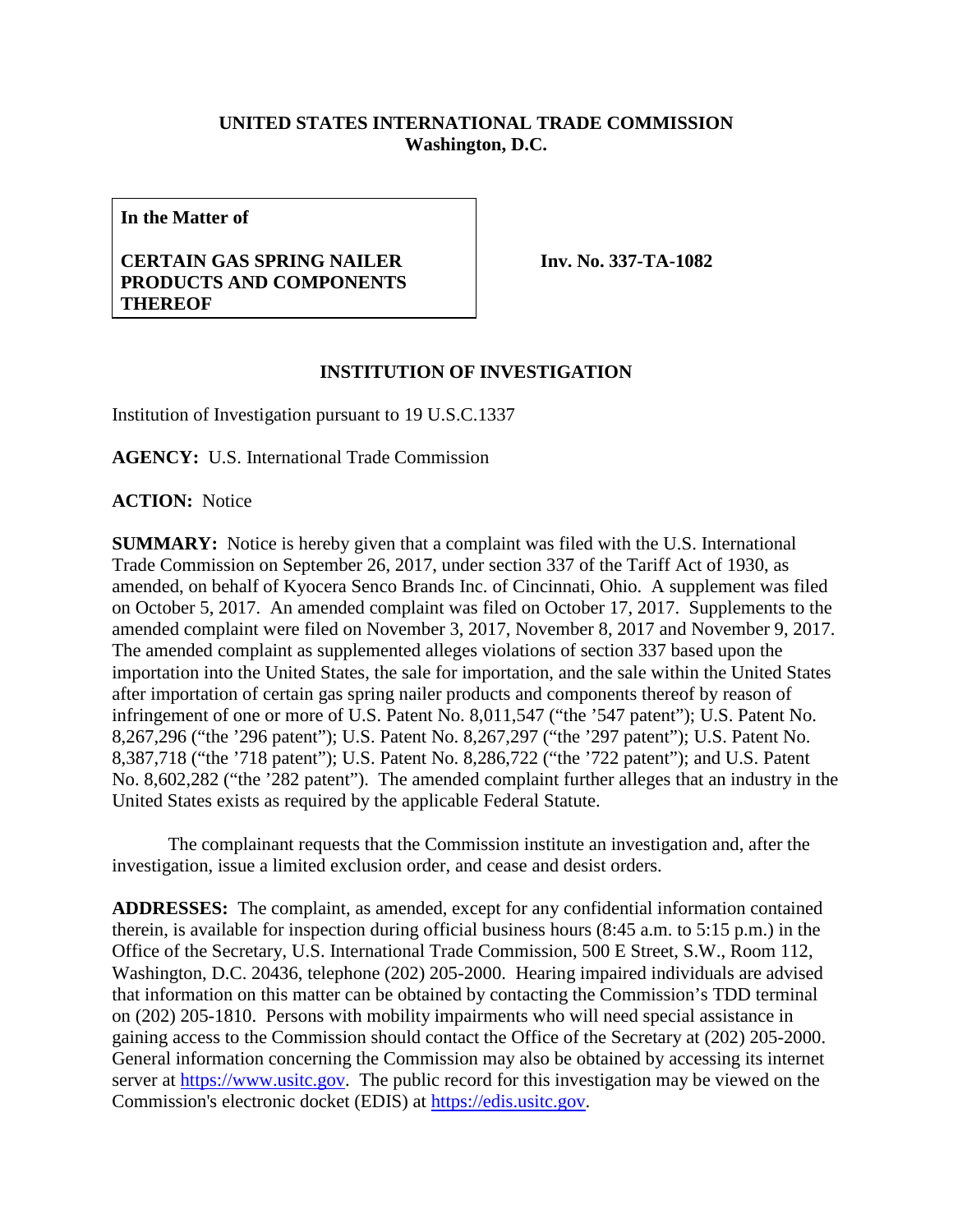**FOR FURTHER INFORMATION CONTACT:** The Office of Docket Services, U.S. International Trade Commission, telephone (202) 205-1802.

## **SUPPLEMENTARY INFORMATION:**

**AUTHORITY:** The authority for institution of this investigation is contained in section 337 of the Tariff Act of 1930, as amended, 19 U.S.C. 1337 and in section 210.10 of the Commission's Rules of Practice and Procedure, 19 C.F.R. 210.10 (2017).

**SCOPE OF INVESTIGATION:** Having considered the complaint, as amended, the U.S. International Trade Commission, on November 14, 2017, **ORDERED THAT** –

(1) Pursuant to subsection (b) of section 337 of the Tariff Act of 1930, as amended, an investigation be instituted to determine whether there is a violation of subsection (a)(1)(B) of section 337 in the importation into the United States, the sale for importation, or the sale within the United States after importation of certain gas spring nailer products and components thereof by reason of infringement of one or more of claim 30 of the '547 patent; claims 1 and 11 of the '296 patent; claims 1 and 32 of the '297 patent; claims 1, 10, and 16 of the '718 patent; claims 1 and 16 of the '722 patent; and claim 1 of the '282 patent; and whether an industry in the United States exists as required by subsection (a)(2) of section 337;

(2) For the purpose of the investigation so instituted, the following are hereby named as parties upon which this notice of investigation shall be served:

(a) The complainant is:

Kyocera Senco Brands Inc. 4270 Ivy Pointe Boulevard Cincinnati, OH 45245

(b) The respondents are the following entities alleged to be in violation of section 337, and are the parties upon which the amended complaint is to be served:

> Hitachi Koki U.S.A., Limited 1111 Broadway Avenue Braselton, GA 38517

(3) For the investigation so instituted, the Chief Administrative Law Judge, U.S. International Trade Commission, shall designate the presiding Administrative Law Judge.

The Office of Unfair Import Investigations will not be named as a party to this investigation.

Responses to the amended complaint and the notice of investigation must be submitted by the named respondent in accordance with section 210.13 of the Commission's Rules of